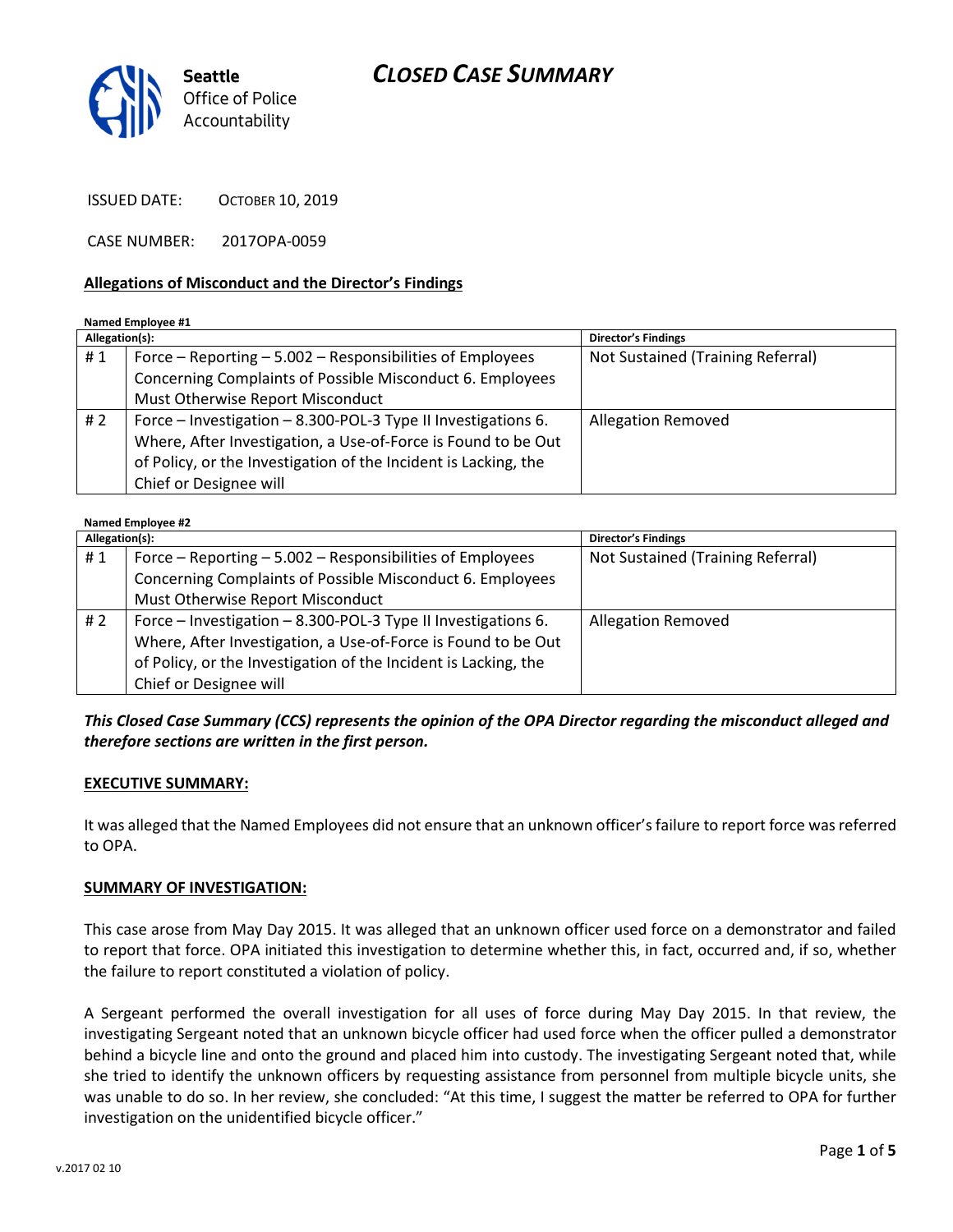# CLOSE CASE SUMMARY

OPA CASE NUMBER: 2017OPA-0059

The investigating Sergeant had a later conversation with a then-Acting Lieutenant – Named Employee #1 (NE#1) – who told her that another then-Lieutenant – Named Employee #2 (NE#2) – determined that no referral should be made and that the force should just be documented and reviewed by the chain of command. Based on this discussion and the guidance provided by the Named Employees, the investigating Sergeant did not make an OPA referral.

A community member later made an OPA complaint concerning the use of force. During its intake investigation, OPA determined that, while the lack of force reporting was identified by the investigating Sergeant, no OPA referral was ever made. As such, OPA initiated an investigation into the lack of reporting against the Named Employees, given that they were the individuals who decided not to make an OPA referral.

NE#1 told OPA that she was the designated "use of force Lieutenant" for the incident. This meant that she was required to perform the secondary review of all uses of force after the investigating Sergeant. NE#1 acknowledged that the decision was made to not refer the failure to report force to OPA. She stated that this decision was screened with and approved by NE#2, who she stated was the incident commander. NE#1 did not know whether NE#2 screened his decision with the Captain who was the "overall manager" of the incident.

NE#2 informed OPA that he was the bicycle commander for May Day 2015, but that he was not the incident commander. He stated that a Captain was the incident commander and an Assistant Chief was the city-wide commander. He recalled discussing the use of force by an unknown bicycle officer with NE#1. He did not recall specifically discussing whether an OPA referral should be made. However, he acknowledged that he told NE#1 that the force should be sent forward for review by the chain of command and the Force Review Board (FRB) and that those entities would have the opportunity to evaluate the force, determine whether any misconduct occurred, and, at that time, could make any appropriate OPA referrals. NE#2 rationalized that it was necessary not to make an immediate OPA referral for three main reasons: (1) this was a very large investigation that involved uses of force of varying levels by numerous officers and making a referral could have delayed the force investigation, of which timely completion was in the public interest; (2) the force could have been used by an officer from another jurisdiction and the failure of a non-SPD officer to report would not have required an OPPA referral; (3) it was possible that the officer only used de minimis force and heard no complaint of pain, which would have not triggered a reporting requirement for that officer. NE#2 believed that it was more appropriate to let the chain of command and the FRB fully explore these issues.

This incident was later evaluated by the FRB. Notably, the FRB disagreed with the determinations made by the Named Employees and confirmed that the investigating Sergeant should have made an OPA referral at the time the failure to report force was identified, rather than waiting for the chain of command and the FRB to review the case.



Seattle

Office of Police Accountability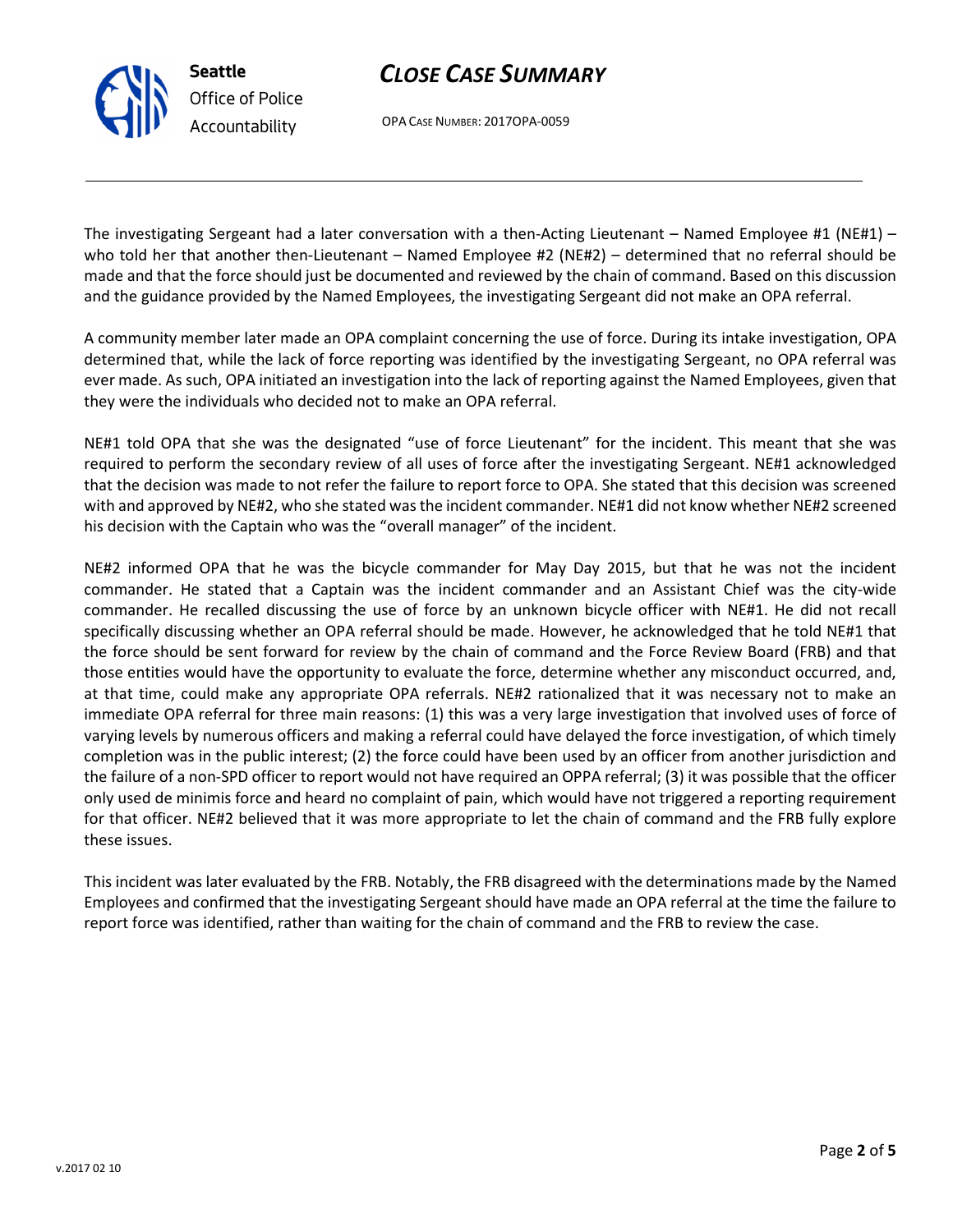

# CLOSE CASE SUMMARY

OPA CASE NUMBER: 2017OPA-0059

#### ANALYSIS AND CONCLUSIONS:

#### Named Employee #1 - Allegations #1

### Force – Reporting – 5.002 – Responsibilities of Employees Concerning Complaints of Possible Misconduct 6. Employees Must Otherwise Report Misconduct

SPD Policy 5.002-POL-6 requires that SPD employees report potential misconduct to OPA. Such reporting must be completed in a timely fashion.

There were a few inconsistencies between the accounts provided by NE#1 and NE#2. Most notably, NE#2 was not the incident commander for May Day 2015 as NE#1 posited and was, instead, the bicycle commander. Second, while NE#1 stated that she discussed whether or not to make an OPA referral with NE#2, he did not recall that specific conversation. However, these inconsistencies do not prevent OPA from reaching conclusive findings in this case. Ultimately, based on a review of the Named Employees' OPA interviews and the documentation concerning this matter, it is clear that the Named Employees were aware that there was a potential failure to report force. It is further clear that the Named Employees decided to not make an OPA referral at that time, even though the failure to report force was potential serious misconduct that was required by policy to be sent to OPA. OPA agrees with the FRB that the failure of the Named Employees to make an OPA referral here was inconsistent with policy.

However, for several reasons, OPA does not believe that Sustained findings are warranted. First, OPA recognizes that this was a massive incident that resulted in a very complex force investigation. Second, in 2015, the expectations concerning force reporting and OPA referrals in the context of large-scale demonstrations were still being perfected and finalized. Third, even if OPA does not find that NE#2's stated reasoning excuses the need to have made an OPA referral, it is certainly persuasive and provides some mitigation of his and NE#1's culpability. Fourth, and last, I have no doubt that, were this situation to occur today, the Named Employees were properly make an OPA referral.

Given the above, OPA recommends that the Named Employees receive the below Training Referral rather than Sustained findings.

• Training Referral: The Named Employees should be reminded of the obligation to make an OPA referral when required and as soon as practicable, and that it is not appropriate to defer doing so pending a chain of command review of an incident. To the extent deemed necessary by their respective chains of command, the Named Employees should be retrained on the applicable policies concerning force reporting in largescale demonstrations and the reporting of potential misconduct identified in such force investigations. This retraining and associated counseling should be documented and this documentation should be maintained in an appropriate database.

Recommended Finding: Not Sustained (Training Referral)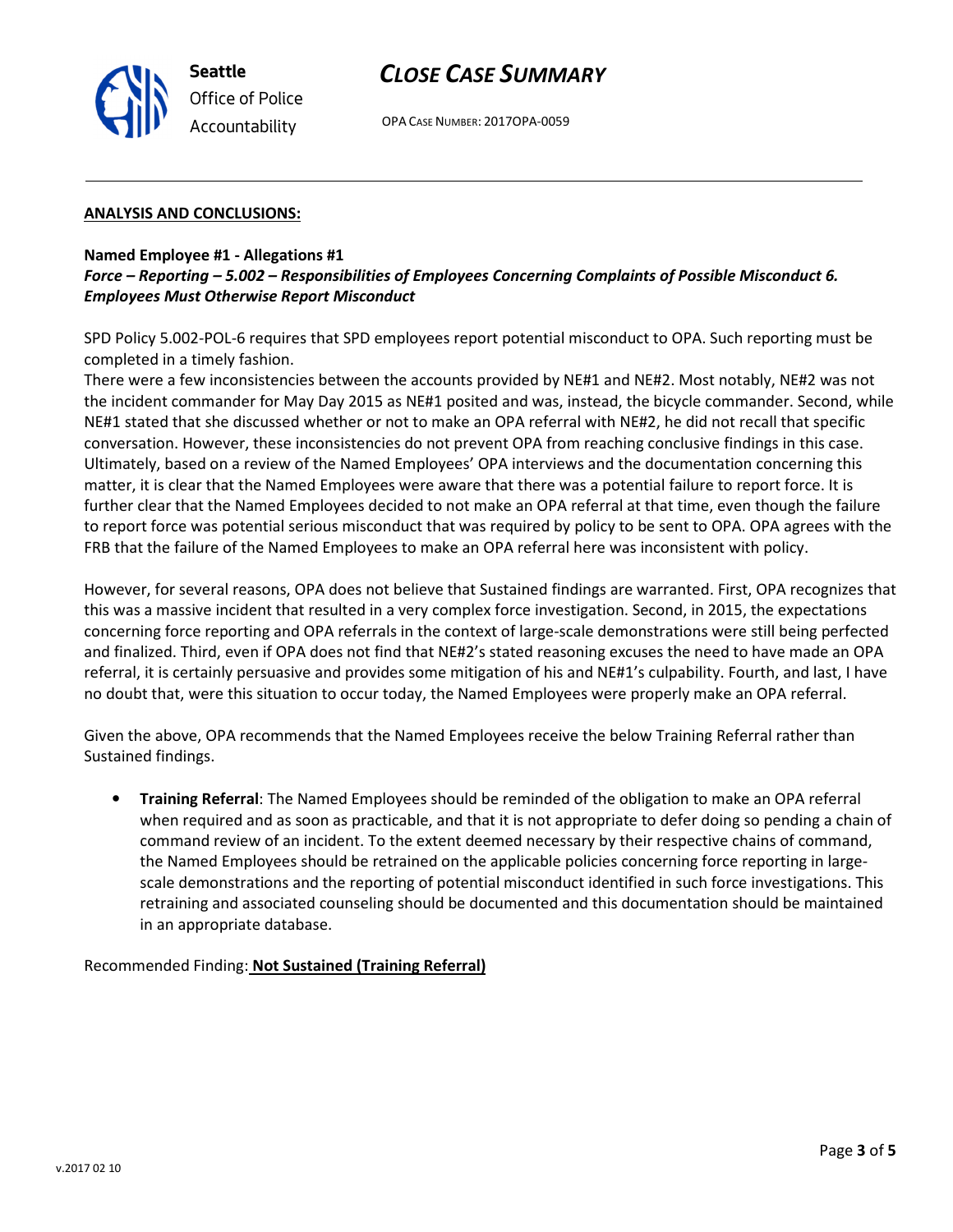

Seattle Office of Police Accountability

# CLOSE CASE SUMMARY

OPA CASE NUMBER: 2017OPA-0059

### Named Employee #1 - Allegation #2

Force – Investigation – 8.300-POL-3 Type II Investigations 6. Where, After Investigation, a Use-of-Force is Found to be Out of Policy, or the Investigation of the Incident is Lacking, the Chief or Designee will…

OPA concludes that this allegation is duplicative of Allegation #1 and, as such, recommends that it be removed.

Recommended Finding: Allegation Removed